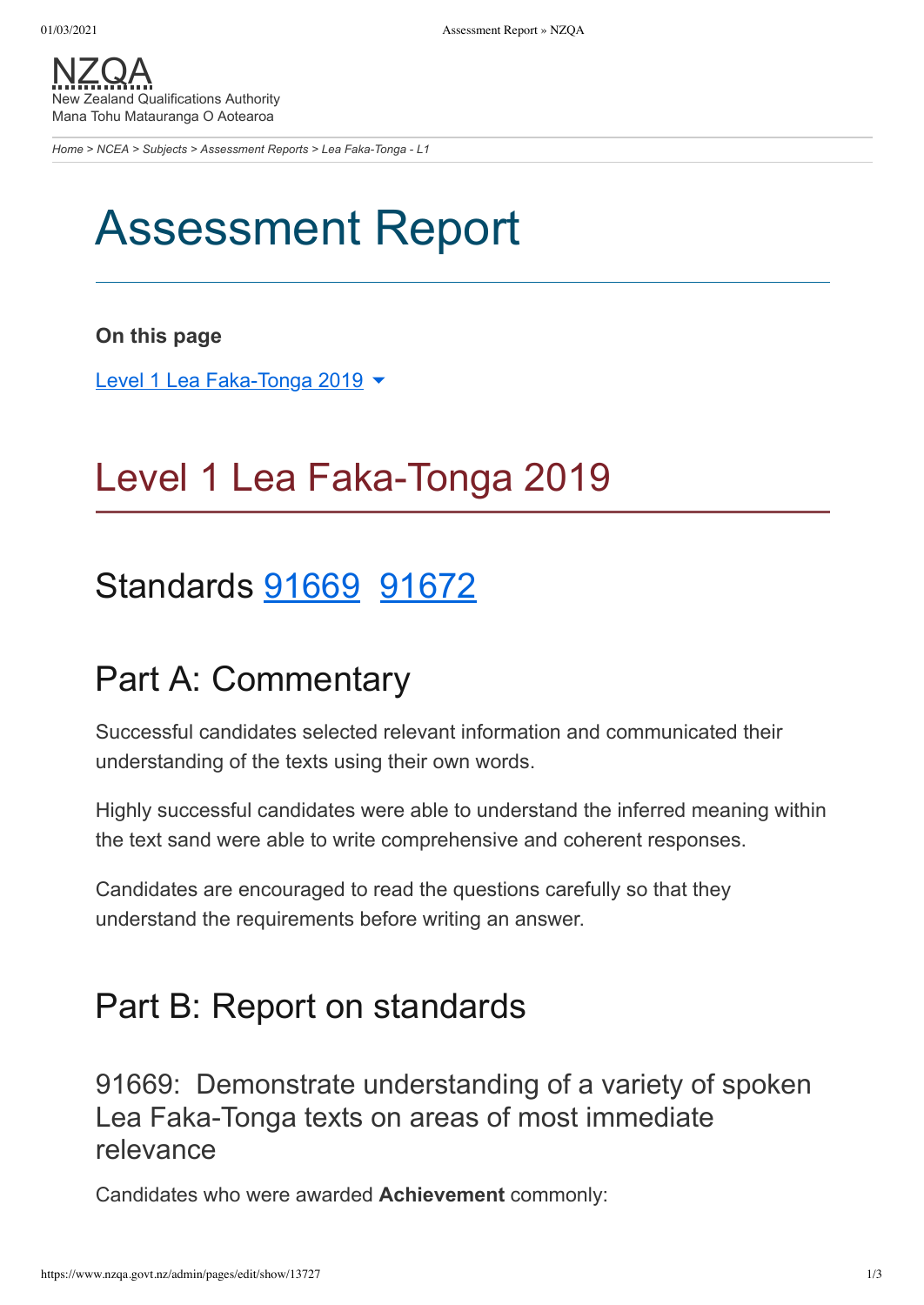- showed understanding of the general points of the texts, but lacked detailed understanding needed for a higher grade
- had a vocabulary range that enabled them to understand the general meaning of the texts, even if they missed some detail.

Candidates whose work was assessed as **Not Achieved** commonly:

- lacked the vocabulary needed to understand the meaning of the texts
- failed to present enough material to be assessed
- misunderstood the basic meaning of the texts.

Candidates who were awarded **Achievement with Merit** commonly:

- made comprehensive listening notes
- included relevant information in their responses
- made connections between different parts of the texts
- included details from the text in their answer.

Candidates who were awarded **Achievement with Excellence** commonly:

- showed a refined understanding of all or almost all relevant points in the texts
- developed answers that showed inferred meaning by making connections between different parts of the texts
- made comprehensive listening notes and utilised them in their answers
- recognised the different tenses used and their relevance in the texts, as well as more complex connectives.

#### 91672: Demonstrate understanding of a variety of Lea Faka-Tonga texts on areas of most immediate relevance

Candidates who were awarded **Achievement** commonly:

- understood the general meaning and some of the key ideas
- recognised basic structures and language
- provided mostly correct information, but it was sometimes vague
- lacked depth, development, and detailed information to reach a higher level.